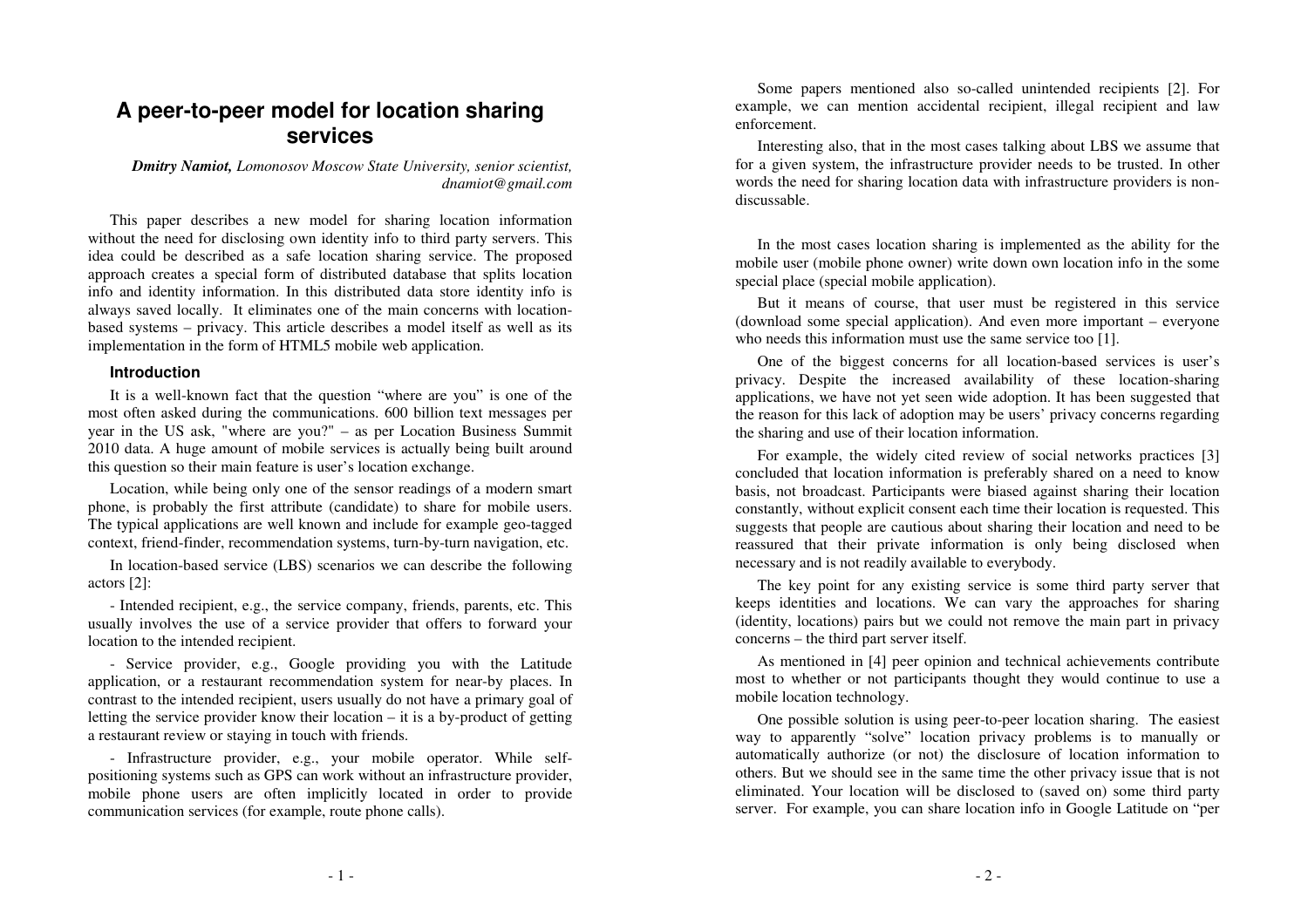friend" mode, but there is still some third party server (Google) that keeps your location and your identity

Typically we have now two models for location sharing in services. At the first hand, is some case of passive location monitoring with the future access to the accumulated data trough some API. It is Google Latitude for example. Possible problems are privacy - some third party tool is constantly monitoring my location and what is more important – saves it on the some external server as well as the shorted life for handset's batteries.

Another model for location sharing is check-in. It could be an active (e.g. Foursquare), when user directly sets his/her current location or passive (e.g. Twitter) when location info could be added to the current message. A checkin is a simple way to keep tabs on where you've been, broadcast to your friends where you are, and discover more about other people in your community. But here we can see not only privacy issue - all my friends/followers can see my location but also a noise related issue – my location info could be actually interested only for the physical friends. For the majority of followers my location info (e.g. Foursquare status in Twitter's time line) is just a noise [1]

Lets us describe some existing approaches in LBS development that targets the privacy.

One of the most popular methods for location privacy is obfuscation [5]. Obfuscating location information lowers its precision, e.g., showing only street or city level location instead of the actual coordinates, so that the visible (within our system) location does not correspond to the real one. For example, in Google Latitude we can allow some of the users get our own location info on the city level only. Sometimes even the random noise could be added to the real location data [6]. But once again – it is just a visible location. The central point (points) for such a system can have all the information.

Some articles prefer the using term spatial cloaking and describe it as the most commonly used privacy-enhancing technique in LBS. The basic idea of the spatial cloaking technique is to blur a user's exact location into a cloaked area that satisfies the user specified privacy requirements [12].

Another popular approach in the area of location privacy is "kanonymity" [7]. As per this approach the actual location is substituted by a region containing at least  $k - 1$  other users, thus ensuring that a particular request can only be attributed to "1 out of k" people. Of course, this approach has the disadvantage that if the region contains too few people, it has to be enlarged until it contains the right number of people. But in general kanonymity protects identity information in a location-oriented context [8]. In the same time the group-composing algorithm is complex and the member

peers are dynamic. The big question again is it core-level protection or just a view. In other words what kind of data do have inside of our system – anonymous location info right from the moment data being put into our system or it is just a view and data internally saved in raw formats.

Of course, the deployment of location privacy methods depends on the tasks our system is going to target. For example, obfuscating location information in case of emergency help system could not be a good idea. But from other side many geo-context aware applications (e.g. geo search) can use approximate location info.

Also we need to highlight the role of identity in LBS. It looks like combining identity with location info is just an attempt for delivering more targeted advertising rather then the need of the services themselves. It is obviously for example, that local search for some points of interests (e.g., café) should work for the anonymous users too.

Our idea of the signed geo messages service (geo mail, geo SMS) based on the adding user's location info to the standard messages like SMS or email. Just as a signature. So with this service for telling somebody 'where I am' it would be just enough to send him/her a message. And your partner does not need to use any additional service in order to get information about your location. All the needed information will be simply delivered to him as a part of the incoming message.

It is obviously peer-to-peer sharing and does not require any social network. And it does not require one central point for sharing location with by the way. Our location signature has got a form of the map with the marker at the shared location. And what is important here – the map itself has no information about the sender and recipient. That information exists only in the message itself. The map (marker) has no information about the creator for example. That is all about privacy [1].

More traditionally, peer-to-peer LBS refer to the way sharing information is traversed over the network [13]. For example, the P2P k-anonymity algorithm has several steps: select a central peer who will act as a agent for the group, next, the central peer will discover other k-1 different peers via single-hop or multi-hop to compose the group and finally find a cloaked region covering all locations that every peer may arrive.

In our article we are using "peer-to-peer" term at the first hand for highlighting the target party for the location- sharing request. It is "another peer" directly, rather than the central server (data store).

In terms of patterns for LBS this approach targets at the first hand such tasks as 'Friend finder' and the similar. In other words it is anything that could be linked to location monitoring.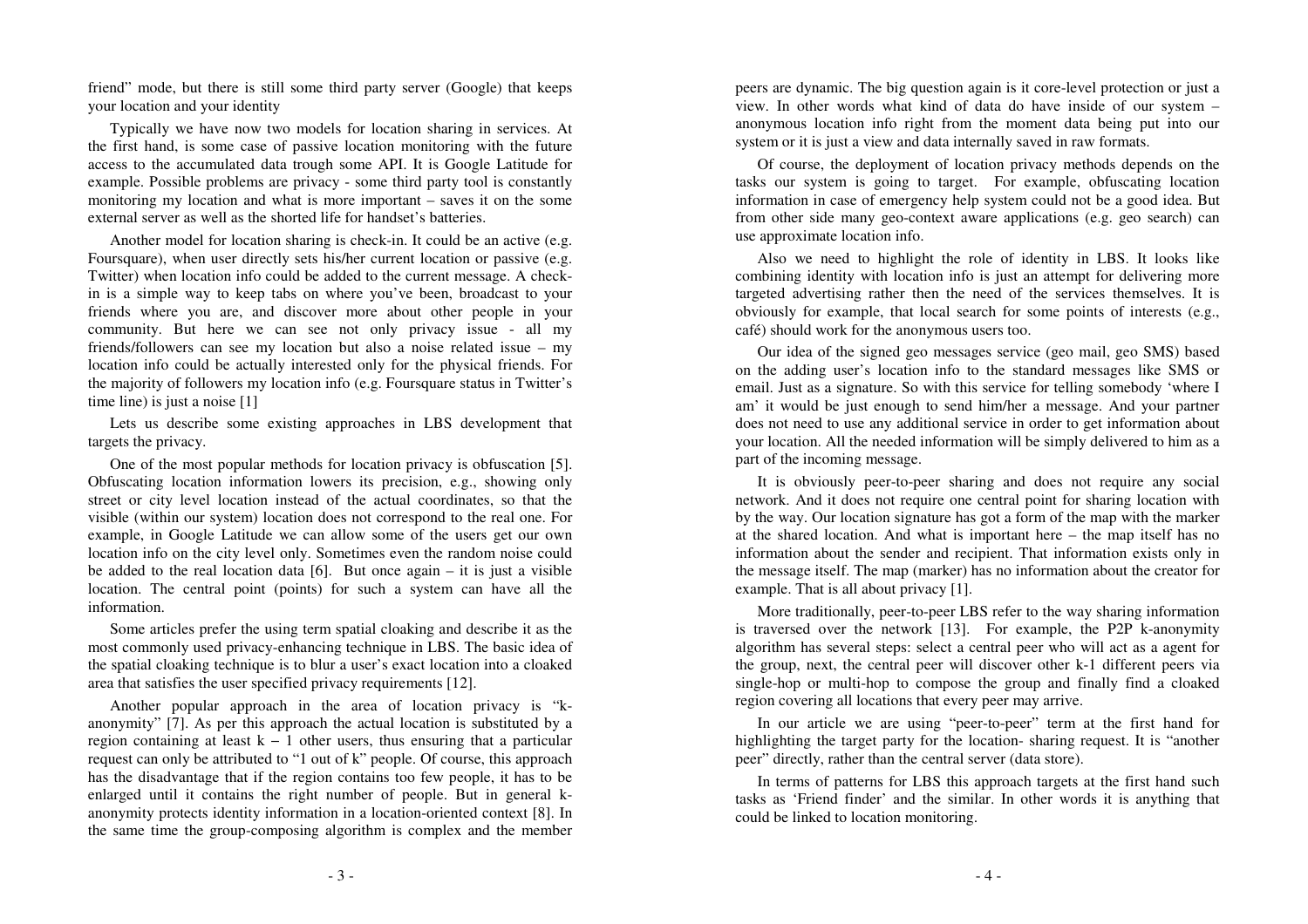The biggest danger of such systems is the recording of location information by service providers. Because every time a location update is shared, the service provider gets an update and is thus able to create detailed behavioral profiles of its customers (Google Latitude). As it is mentioned in [2] an ideal privacy-aware location sharing system should be able to share location information even without a central service provider receiving a copy of the entire movement track. It is exactly what Geo Message does.

Geo Messages approach works and really eliminates identity revealing problems but it is pure peer-to-peer. What can we do if we need to monitor several participants simultaneously? It is simply not very convenient to jump from one message to another.

Here we bring a new peer-to-peer service that solves the privacy issues and lets you deal with several location feeds simultaneously.

#### **The model**

What if we split the locations and identity? In other words rather than using one server that keeps all our data we will switch to some distributed architecture.

WATN (Where Are They Now) [9] requires no sign-in. It combines anonymous server-side data with local personalized records.

We can separate location info and identity data just in three steps:

a) assign to any participant some unique ID (just an ID, without any links to the personality)

b) save location data on the server with links to the above-mentioned IDs c) keep the legend (descriptions for IDs, who is behind that ID) locally

In this case any participant may request location data for other participants from third party server (as per sharing rules, of course), get data with IDs and replace IDs (locally) with legend's data. With such replacement we can show location data in the "natural" form. For example: name (nick) plus location. And in the same time the server (third party server for our users) is not aware about names.

What does it mean technically?

Server keeps two things.

a) location info with meaningless IDs:

ID1 -> (latitude, longitude) ID2 -> (latitude, longitude) ID3 -> (latitude, longitude) Etc.

Just a set of current coordinates for users (presented via own IDs)

and

b) social graph – who is sharing location to whom:

ID1-> (ID2, ID3)  $ID3 \rightarrow (ID1)$ Etc.

Just a set of records states (as in example above) that user marked as ID1 shares location data with users ID2 and ID3

In the same time any local client keeps the own legend:

ID1 -> (name or nick) ID2 -> (name or nick)

Note, that in this approach each client keeps own legend info. And because our clients are not aware about each other and there are no third party servers that know all registered clients. It means, obviously, that in this model the same ID may have different legends. Each client technically can assign own name (nick) for the same ID. Our social graph saves information (links between participants) using our meaningless IDs only. And the human readable interpretation for that graph can vary of course from client to client.

But that is probably very close to the real life, where the same person could be known under different names (nicks) in different contexts (e.g. compare some work environment and family space).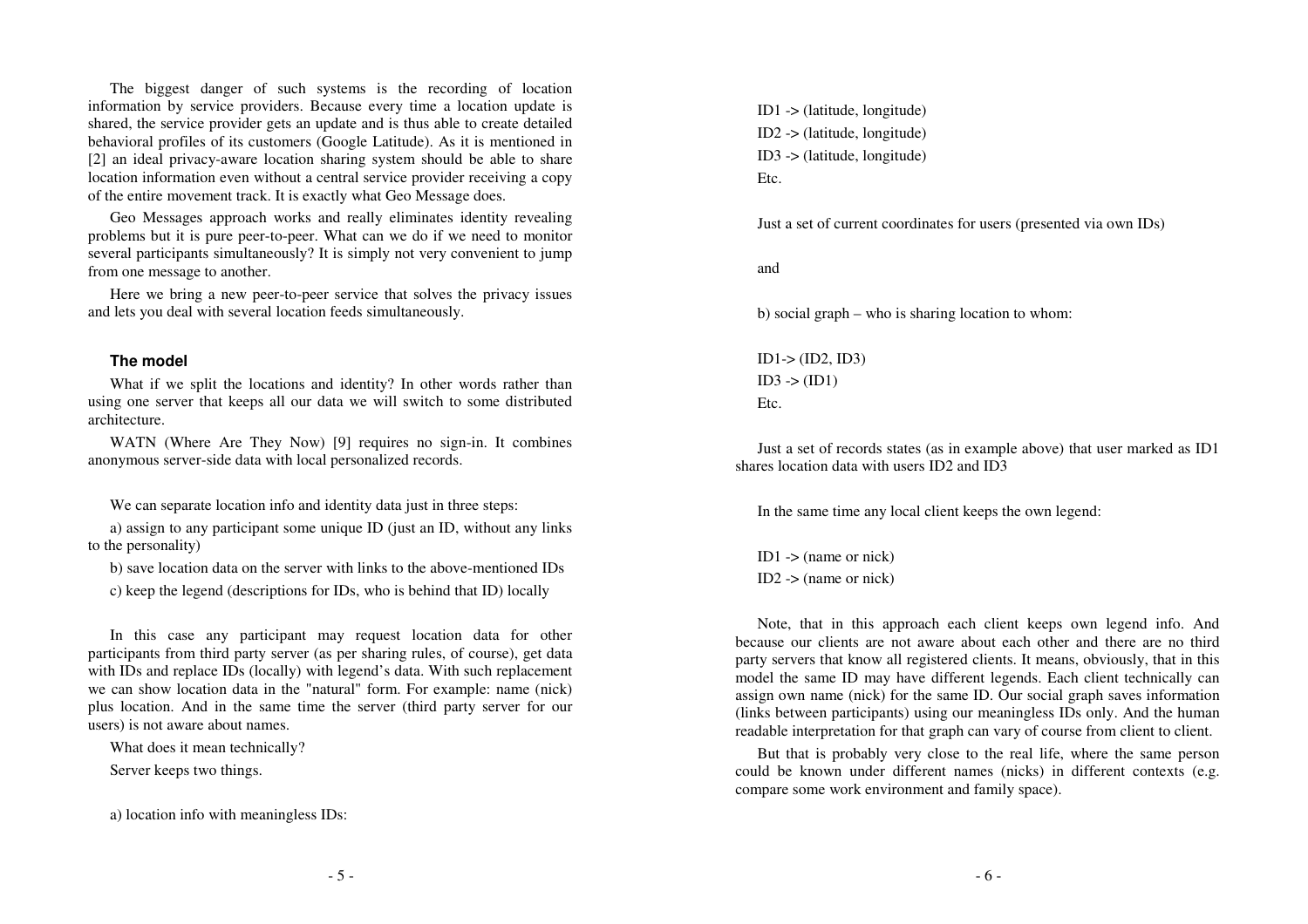In general it is like keeping social graph, location and identity info in distributed database. But it is distributed on the level server-client rather than server-server.

On practice the structure could be a bit more elaborated. For example, in the current implementation we are saving the history - historical set of (latitude, longitude) pairs, we can keep some text messages associated with the current position etc. But it is just a set of features that does not changed the main idea – server-side store for anonymous location data and distributed client-side store with personal data.

## **The algorithm**

WATN has been implemented as mobile web application. HTML5 is significant there. Application uses W3C geo location [10] and local storage specification [11]. As per W3C documents HTML5 web storage is local data storage, web pages can store data within the user's browser.

Earlier, this was done with cookies. However, Web Storage is more secure and faster and our data is not included with every server request, but used only when asked for. It is also possible to store large amounts of data, without affecting the website's performance. The data is stored in key/value pairs, and web pages can only access data stored by them.

Storage is defined by the WhatWG Storage Interface as this:

interface Storage {

readonly attribute unsigned long length;

[IndexGetter] DOMString key(in unsigned long index);

[NameGetter] DOMString getItem(in DOMString key);

[NameSetter] void setItem(in DOMString key, in DOMString data);

[NameDeleter] void removeItem(in DOMString key);

void clear();

};

The DOM Storage mechanism is a means through which string key/value pairs can be securely stored and later retrieved for use. The goal of this addition is to provide a comprehensive means through which interactive

applications can be built (including advanced abilities, such as being able to work "offline" for extended periods of time).

User agents must have a set of local storage areas, one for each origin. User agents should expire data from the local storage areas only for security reasons or when requested to do so by the user. User agents should always avoid deleting data while a script that could access that data is running.

Mozilla-based browsers, Internet Explorer 8+, Safari 4+ and Chrome all provide a working implementation of the DOM Storage specification.

We are using local storage for saving legends for IDs as well as for the saving own ID.

As soon as the client calls the application we can restore his own ID from local storage (or obtains a new one from the server).

After that client saves location data on the server (it is check-in) and obtains shared location data (by the social graph). Server side part returns social graph data with ID's as JSON array. It is some like this:

[ {"id":ID1, "lat":lat1, "lng":lng1},

{"id":ID2, "lat":lat2, "lng":lng2},

…

 $\bf{l}$ 

For our server-side database it is just a plain select (no joins) where our own ID is a key. It is very important, because complex database queries in geo systems can seriously affect the performance.

After that we can simply match that array against the local database with identities. Client modifies received data and replaces IDs with known names from local database. So, after that our client side application is ready to show location data with names instead of IDs.

If our system is unaware about some legend, than of course it shows "raw" ID instead of name or nickname.

We can see (control) who is sharing location with us, as well as who can read our location info.

Note, that using native JSON parsing and serialization methods provided by the browser, we can save the obtained data itself too. And technically it let us use the whole application in offline mode, playing with the last known data.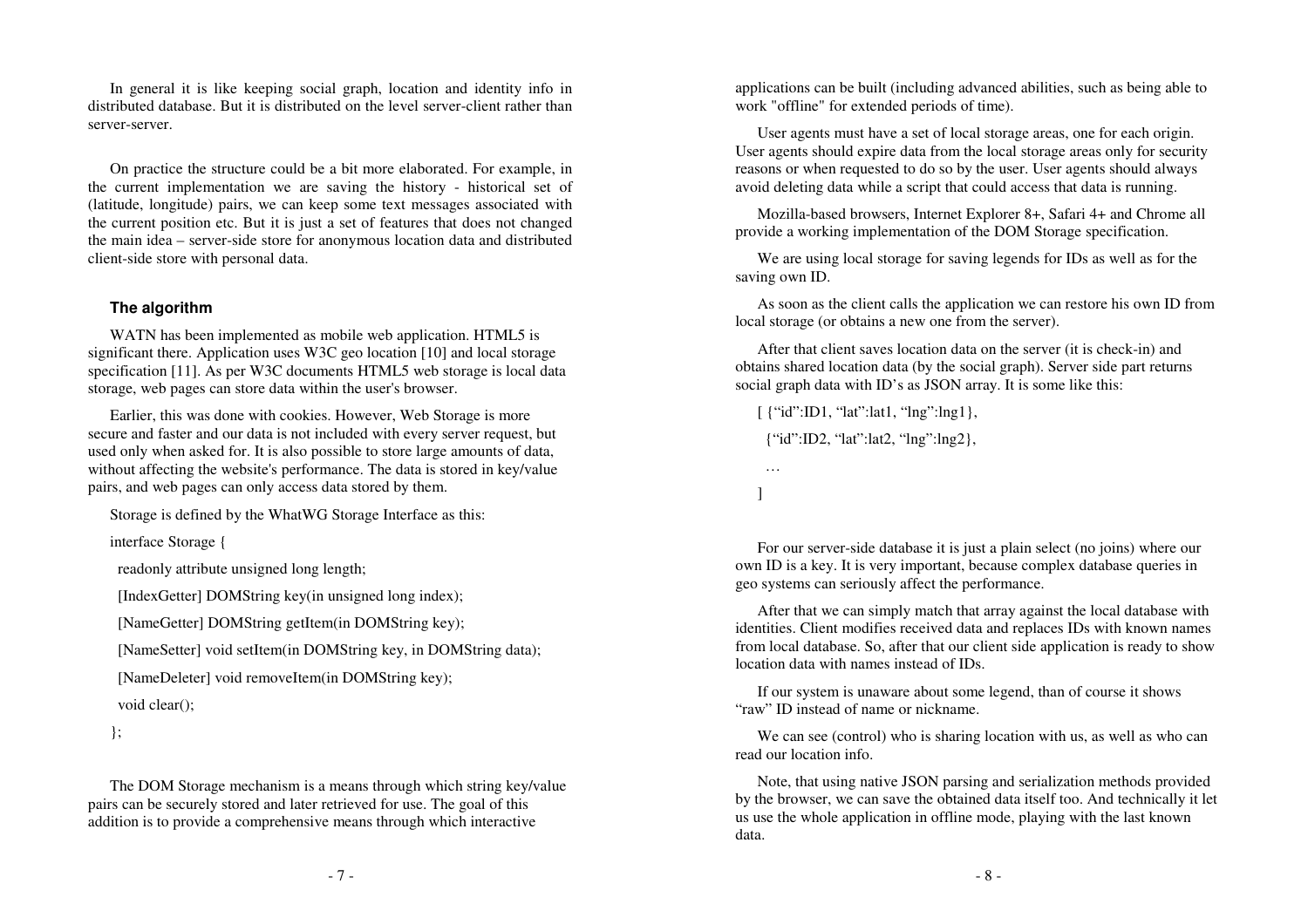And by the similar manner we can see to whom we share our own location info, as well as cancel this link any time.

Where are the above-mentioned names (nicks) for IDs come from? WATN uses peer-to-peer sharing. It means that any user shares own location to another person directly. There are no circles, groups, lists etc. As soon as some user is going to show own location info to other person he simply sends notification about this to another email address (phone number in case of SMS). Actually the location could be shared to any person with known email address. So, this notification plays a role of invitation too.

Such notification contains some text with explanation "what is it" and, what is obviously should be the main part of this process, a special link to WATN. This link contains an ID for the request originating party.

As soon as this link is fired, WATN application (client) becomes aware about two IDs: own ID1 for this client (it is restored from the local storage – see description above) and ID2 from the "shared with you" link (originated request ID). So, if notification is accepted, we can add social graph record (on the server) like

### $ID2 \rightarrow ID1$

(client with ID2 shares own location info with the client with ID1. Or, what is technically equal, client with ID1 identity may read location info for client with identity ID2)

But because the notification link comes from some message (email or SMS), the receiver is aware about the context. Simply, he knows either email header ('From') or phone number or name in address book SMS comes from. It means, that based on that info, our receiver may assign some nick (name) for ID in "shared with you" link. Actually it is a part of confirmation: confirm and set some name. And that name (nick) we can save locally. So, it is like "two phase commit" in databases – save a new social graph record on the server and create a new legend (record for identity) locally.

And as a source for profile images (remember – there is no registration and profiles) we can use social networks (e.g. Twitter and Facebook). If you set a nick for new share that corresponds to Twitter's (Facebook's) account, the system can attach public photo from the social network.

Of course, as per above described scheme, the mutual location sharing could not be set automatically. The message with location sharing link is email (SMS) delivered outside of this application. So the application itself is completely unaware who is sending sharing message to whom.

It is obviously also, that in this schema each client has got own legends. We can have different names for the same ID (each client can technically assign own name)

Additional options include messaging and data clearing. As soon as you share your location info, you can leave messages attached to your location. WATN users that can read your location data will see your messages too.

And any time you can delete ID (as well as erase all the associated data) from the system. Note, that in case of any reconnection in the future WANT will assign a new ID for the user. There is no way to reuse some times once deployed ID.

## Литература

- [1]. D. Namiot Geo messages Ultra Modern Telecommunications and Control Systems and Workshops (ICUMT), 2010 International Congress pp. 14-19 DOI: 10.1109/ICUMT.2010.5676665
- [2] M. P. SCIPIONI AND M. LANGHEINRICH. I'm Here! Privacy Challenges in Mobile Location Sharing. Second International Workshop on Security and Privacy in Spontaneous Interaction and Mobile Phone Use (IWSSI/SPMU 2010), Helsinki, Finland, May 2010.
- [3] DANIEL WAGNER, MARIANA LOPEZ, ANDRE DORIA , IRYNA PAVLYSHAK, VASSILIS KOSTAKOS , IAN OAKLEY , TASOS SPILIOTOPOULOS, Hide and seek: location sharing practices with social media, Proceedings of the 12th international conference on Human computer interaction with mobile devices and services, September 07-10, 2010, Lisbon, Portugal
- [4] JANICE Y. TSAI , PATRICK KELLEY , PAUL DRIELSMA , LORRIE FAITH CRANOR , JASON HONG , NORMAN SADEH, Who's viewed you?: the impact of feedback in a mobile location-sharing application, Proceedings of the 27th international conference on Human factors in computing systems, April 04-09, 2009, Boston, MA, USA
- [4] A.C. DE PAIVA, E.F. MONTEIRO, J. J. LEAL ROCHA, C. DE SOUZA BAPTISTA, AND A.C. SILVA, "Location Information Management in LBS Applications", Encyclopedia of Information Science and Technology, Second Edition, pp. 2450-2455, 2009
- [5] M. DUCKHAM AND L. KULIK. A FORMAL model of obfuscation and negotiation for location privacy. In Proceedings of Pervasive 2005, pp. 152–170, Munich, Germany, 2005. Springer.
- [6] J. Krumm Inference attacks on location tracks. In Proceedings of the Fifth International Conference on Pervasive Computing (Pervasive), volume 4480 of LNCS, pp. 127–143. Springer-Verlag, 2007
- [7] M. Gruteser and D. Grunwald. Anonymous usage of location-based services through spatial and temporal cloaking. In MobiSys '03: Proceedings of the 1st international conference on Mobile systems, applications and services, pp. 31–42, New York, NY, USA, 2003. ACM